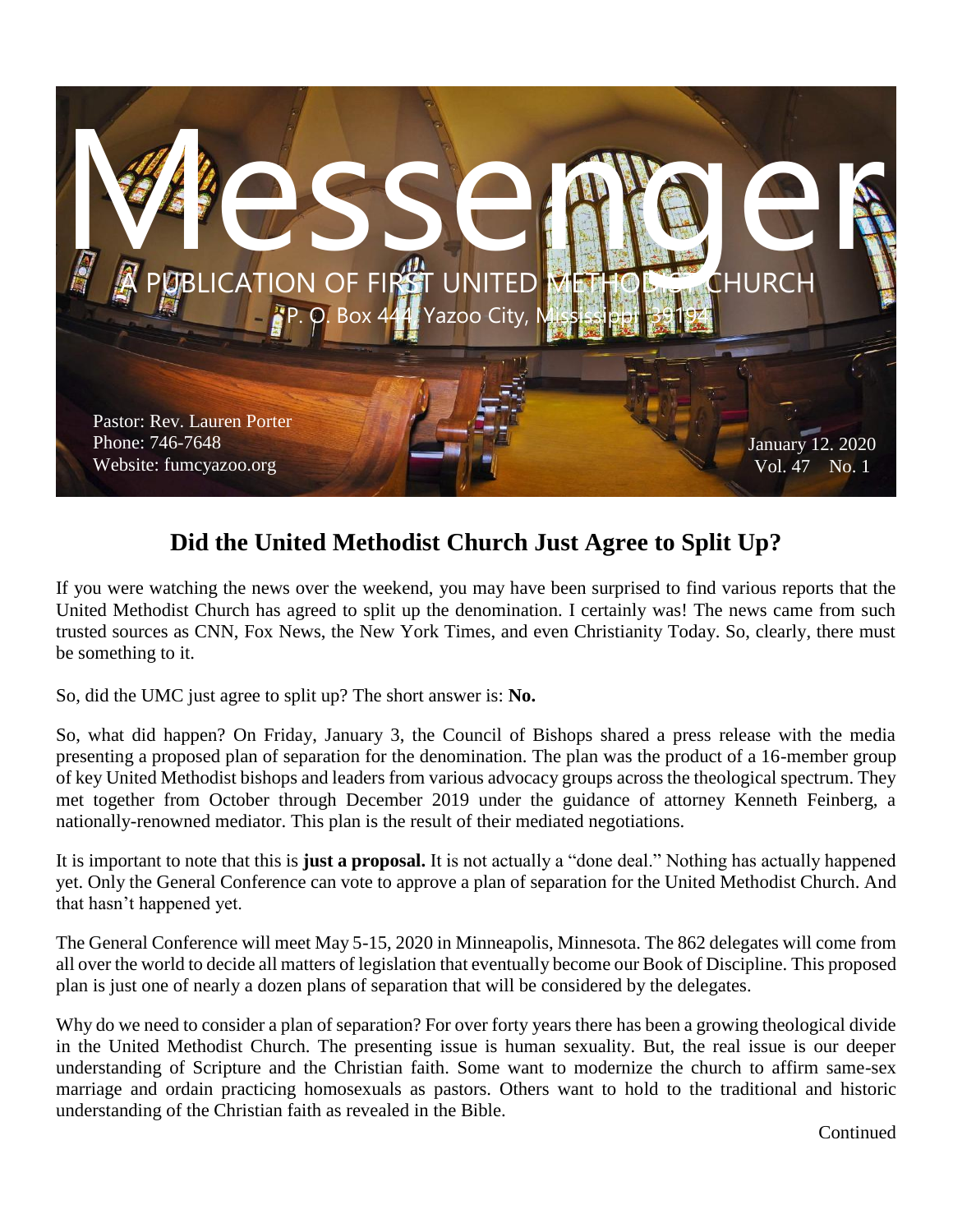

**SUNDAY, JANUARY 12** 9:00 a.m. Come AZ U R Service 9:50 a.m. Sunday School 11:00 a.m. Traditional Service 5:00 p.m. Planet 456 6:00 p.m. Snack Supper 6:30 p.m. Youth **MONDAY, JANUARY 13** 9-12 noon Methodist Market 6:30 p.m. Prison Bible Study **TUESDAY, JANUARY 14** 6:00 p.m. Ladies Bible Study/Millie's **WEDNESDAY, JANUARY 15** 3-4:30 p.m. Confirmation Class 5:30 p.m. In the Hands of God/Prayer Meeting 6:00 p.m. Chancel Choir 6:15 p.m. Youth Small Group **SATURDAY, JANUARY 18** 9-12 noon Methodist Market



 $\sim$  ~ ~ ~ ~ ~ ~

- 12. Kirk Coulton, Bobby Thompson
- 13. Tim Richards
- 14. Jamie Patterson
- 16. Claire Burnham
- 17. Lauren Porter
- 18. Joy Boyd

10. Dr. & Mrs. David Arnold 18. Mr. & Mrs. Irma Newell Hart

(Continued from front) In the light of the 2019 General Conference, it has become clear that those who wish to modernize the church's teachings will not abide by the Book of Discipline and many of our bishops refuse to enforce church doctrine. As a result, something has to give. Many leaders of the church feel that the time has come for an amicable separation of the United Methodist Church.

This does not mean that the General Conference will approve one of these plans. While they will give each plan serious consideration, they could very possibly decide to vote against all of them, leaving the church just as it is. No one can predict the outcome.

In the meantime, the best thing we can do is to pray for the delegates to the General Conference, that God would give them wisdom and discernment for the best course of action.

*Brother Lauren*



 *Congratulations to Frank and Dee Webb on the birth of their grandson, Henry Wilson Rush, who was born December 19, 2019 to Logan and Anne Webb Rush.*



*Penny Jackson*  Mr. & Mrs. Harry Simmons

*Becky Jones*  Mr. & Mrs. Harry Simmons

*Marvin Terrell*  Mr. & Mrs. Tim Trammell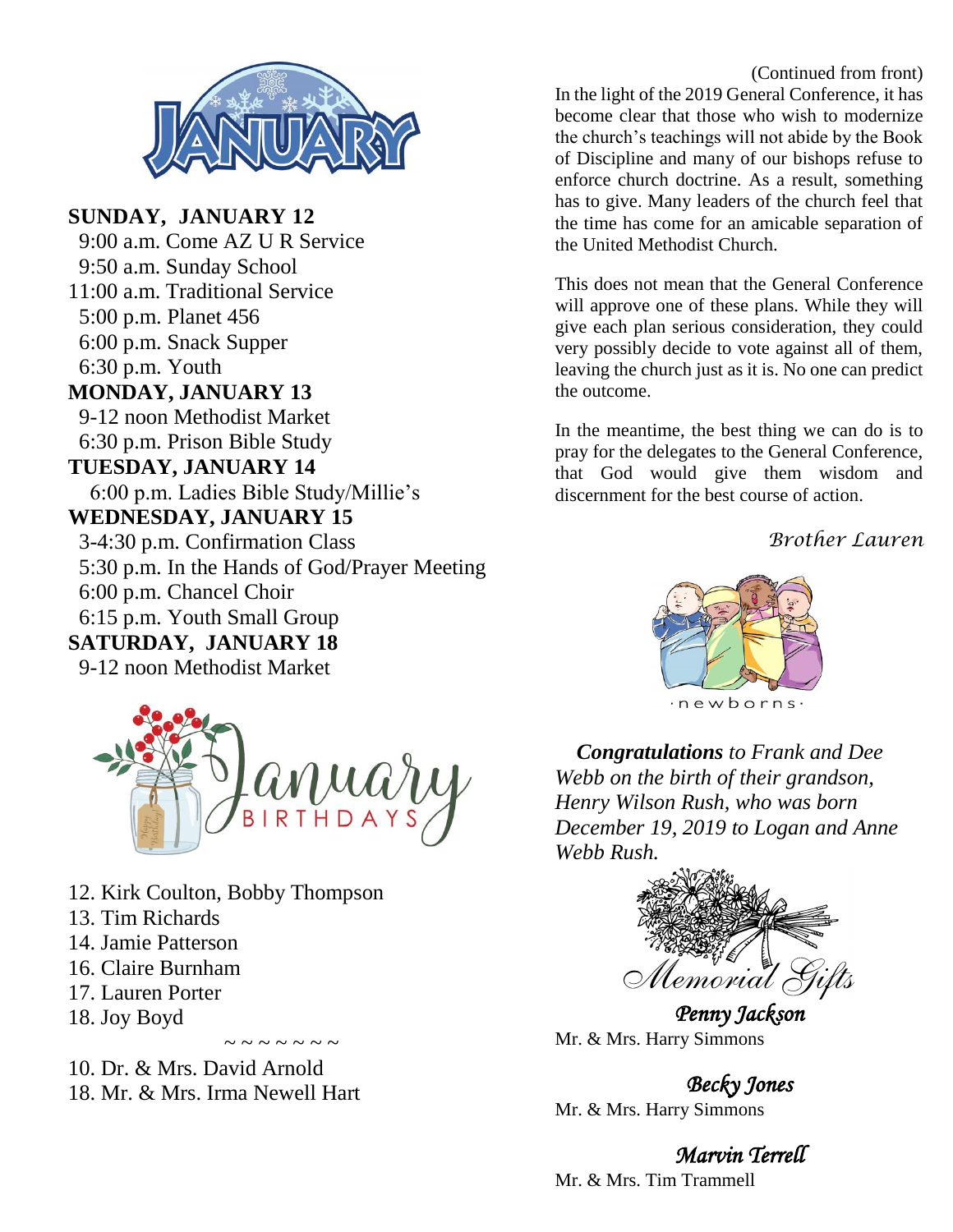Solid `ound

# **Solid Ground Youth**

 This week in Sunday School, we will continue with our Fathom Series, *The Broken Kingdom*. We will take a look at the story of Israel's fall and eventual exile. Throughout this study, we will learn about the consequences of failing to trust in God as well as His redemption, even in the worst of circumstances.

# **Sunday Night Youth**

 This Sunday night we will begin a new Bible study called, *The Twelve Outlaws.* This study will help us take a closer look at Jesus' apostles. Why were these apostles "WANTED" by Christ? We will take a look at each disciple's background, how we can relate to each one of them through their character, and how these men lived by the law of the land and learned through Christ to live by the law of God.

# **Wednesday Night Small Group**

 Wednesday night small group has picked back up. We will continue with the Study we began last week, *What Do You Allow to Define You?* This 6-week study will take on a journey to understand who we are. The first two weeks we will begin with noting our attributes, the positive ones, as well as the negative ones. Each week we will dig a little deeper into who we are, how others see us, and how God sees us.

# **Spring Break Trip**

 The Youth Spring Break trip to Pigeon Forge/Gatlinburg is fast approaching, and it will be here soon. If you signed up for the trip, please make sure you are keeping up with all the information being sent out. More detailed information pertaining to the trip will be sent out to parents within the week.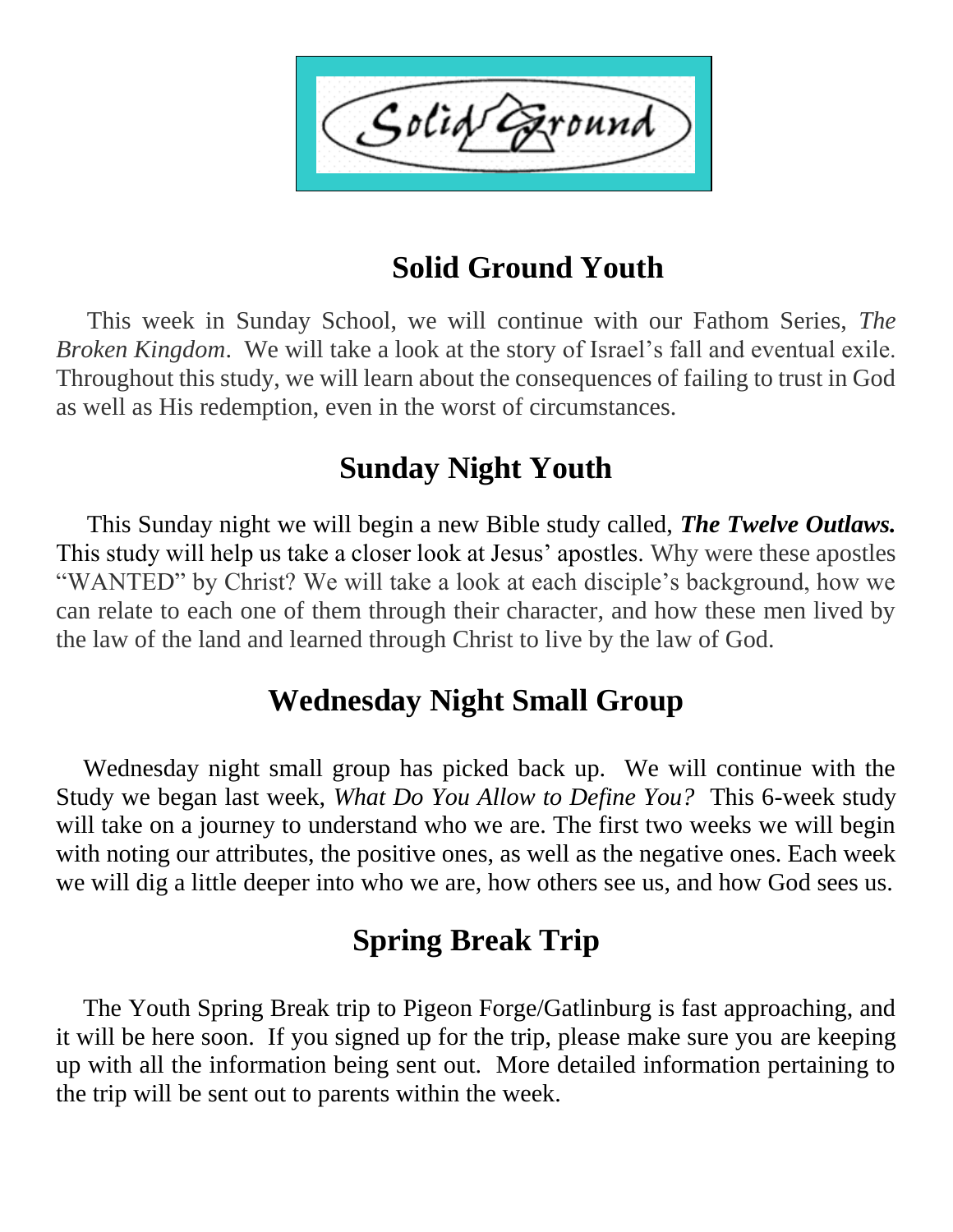# Children's Page



 "So, they went out and proclaimed that people should change their hearts and lives."

Mark 6:12

 In Sunday school this week, we will learn about Jesus bringing the Good News from the book of Isaiah. This story follows after Jesus had been baptized and spent 40 days in the wilderness being tempted. On Sunday, we will talk about what this

particular story from the Bible means.

 Planet 456 Bible study will begin this Sunday night at 5:00 p.m. We will begin a new study, *Defined, Who God Says You Are.* This study is an 8-week Bible study guiding kids to find their identity in Christ, based on selected passages from Ephesians. This study is by the Kendrick Brothers, the authors of the film *Overcomer*.



**Confirmation Class** 



# **Confirmation**

Confirmation classes for our  $6<sup>th</sup>$  graders will begin on Wednesday, January 15 and continue every Wednesday through February 12<sup>th</sup>. We will meet at the church from 3:00 – 4:30p.m. Information will be sent out to the parents. Please make every effort to have your child here for each

class.